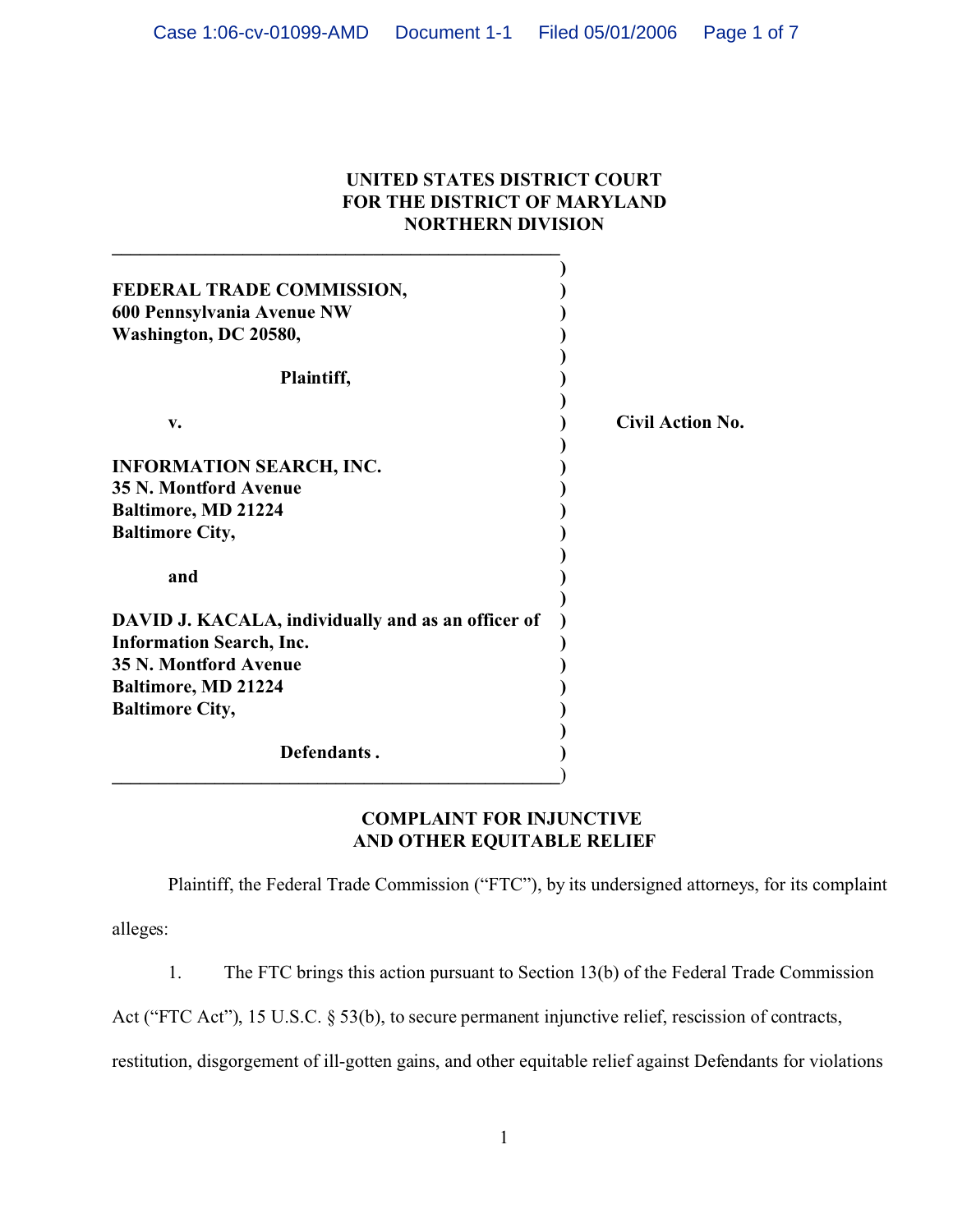of Section 5(a) of the FTC Act, 15 U.S.C. § 45(a), in connection with surreptitiously obtaining and selling confidential customer phone records without the customer's knowledge or authorization.

#### **JURISDICTION AND VENUE**

2. This Court has subject matter jurisdiction over this matter pursuant to 28 U.S.C. §§ 1331, 1337(a), and 1345, and 15 U.S.C. §§ 45(a) and 53(b).

3. Venue in the District of Maryland is proper under 28 U.S.C. §§1391(b) and (c), and 15 U.S.C. § 53(b).

## **PLAINTIFF**

4. Plaintiff FTC is an independent agency of the United States Government created by the FTC Act, 15 U.S.C. §§ 41 *et seq.* The FTC is charged, *inter alia*, with enforcing Section 5(a) of the FTC Act, 15 U.S.C. § 45(a), which prohibits unfair or deceptive acts or practices in or affecting commerce. The FTC may initiate federal district court proceedings, through its attorneys, to enjoin violations of the FTC Act, and to secure such other equitable relief, including rescission of contracts and restitution, and disgorgement of ill-gotten gains, as may be appropriate in each case. 15 U.S.C. § 53(b).

#### **DEFENDANTS**

5. Defendant Information Search, Inc. ("ISI") is a Maryland corporation with its principal place of business located at 35 North Montford Avenue, Baltimore, Maryland. ISI transacts or has transacted business in this district.

6. Defendant David J. Kacala is the founder, owner, sole director, and sole officer of ISI. At all times material to this complaint, acting alone or in concert with others, he has formulated, directed,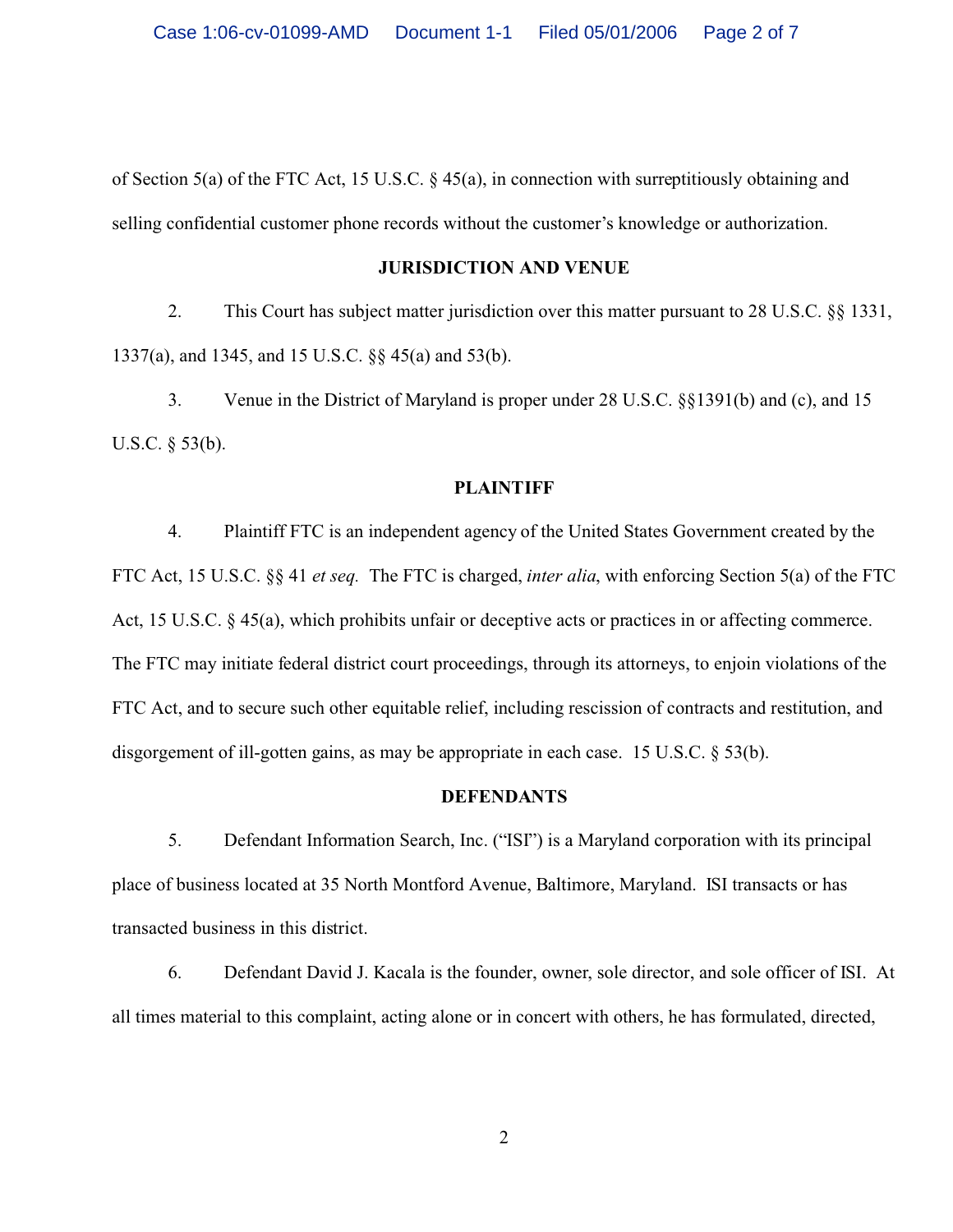controlled, or participated in the acts and practices set forth in this complaint. He resides in and

transacts or has transacted business in this district.

# **COMMERCE**

7. At all times material herein, Defendants have maintained a course of trade in or affecting

commerce, as commerce is defined in Section 4 of the FTC Act, 15 U.S.C. § 44.

# **BACKGROUND ON CUSTOMER PROPRIETARY NETWORK INFORMATION**

8. The Telecommunications Act of 1996 defines "customer proprietary network

information" to mean:

(A) information that relates to the quantity, technical configuration, type, destination, location, and amount of use of a telecommunications service subscribed to by any customer of a telecommunications carrier, and that is made available to the carrier by the customer solely by virtue of the carrier-customer relationship; and (B) information contained in the bills pertaining to telephone exchange service or telephone toll service received by a customer of a carrier,

47 U.S.C. § 222(h)(1), which includes, but is not limited to, telephone call detail records (hereinafter

referred to as "customer phone records"). The Telecommunications Act further provides that

[e]xcept as required by law or with the approval of the customer, a telecommunications carrier that receives or obtains customer proprietary network information by virtue of its provision of a telecommunications service shall only use, disclose, or permit access to individually identifiable customer proprietary network information in its provision of (A) the telecommunications service from which such information is derived, or (B) services necessary to, or used in, the provision of such telecommunications service, including the publishing of directories.

47 U.S.C. § 222(c)(1). The Telecommunications Act further provides that customer phone records may

only be disclosed "upon affirmative written request by the customer, to any person designated by the

customer." 47 U.S.C. § 222(c)(2).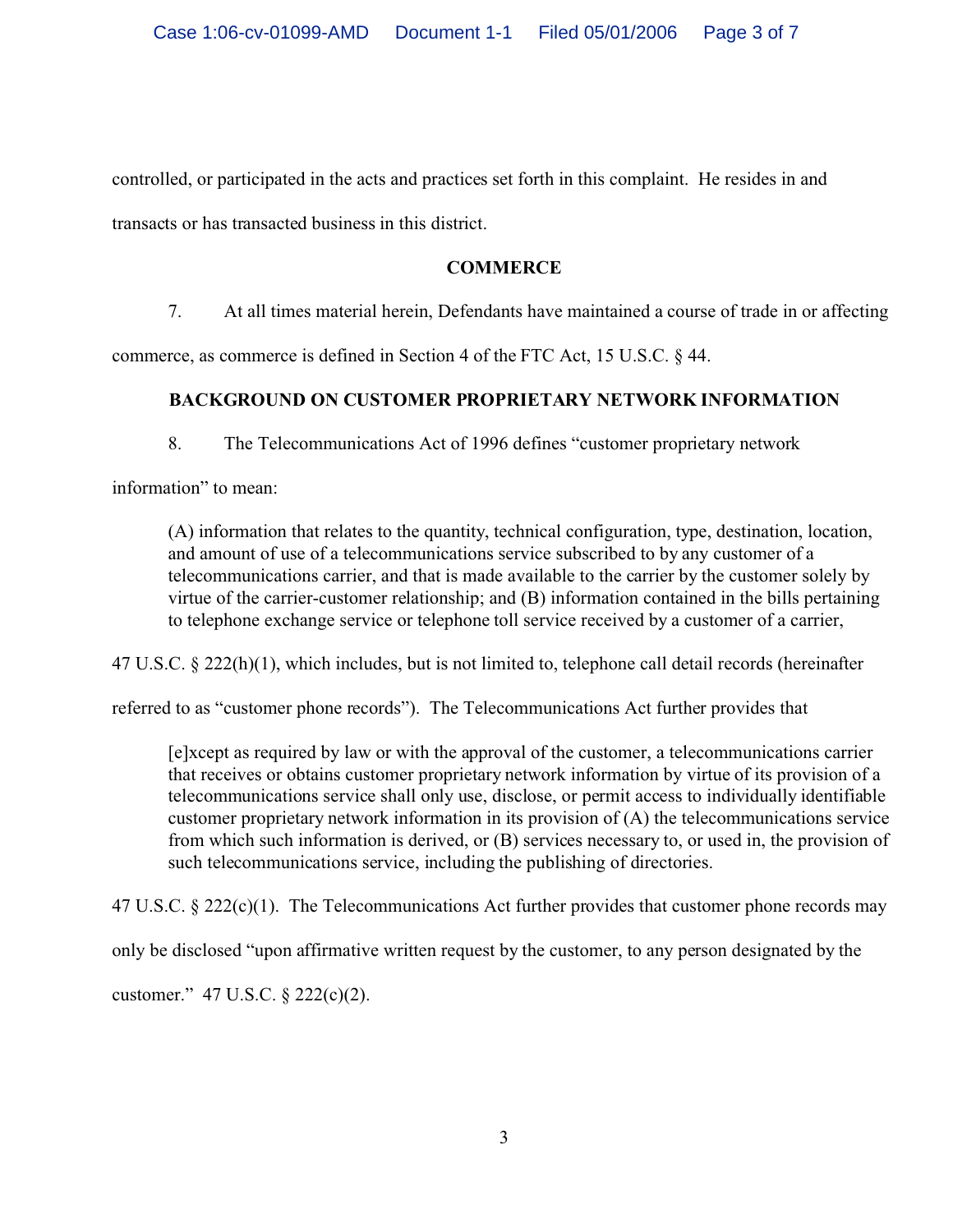## **DEFENDANTS' BUSINESS PRACTICES**

9. Since at least 1993, Defendants have advertised over the World Wide Web that they can obtain confidential customer phone records from telecommunications carriers and make such information available to their clients for a fee. On their Web site, Defendants have stated: "Information Search, Inc. (ISI) has been performing telecommunication research services since 1991. That amount of experience in all phases of phone information gathering guarantees that you will receive prompt and accurate results. Whether you are trying to find someone by their cell phone or home phone number, looking for a non-published number or tracing someone using phone records, our staff of highly trained and experienced researchers will be happy to discuss your needs and requirements personally."

10. For a fee, Defendants have offered to obtain "residential long distance toll calls including dates made from a landline phone. Times and durations are available at an extra cost. Local Toll calls (Calls completed within the state but that are subject to a charge) are also available at an extra cost." Also for fee, Defendants offer to obtain for cellular phones "all outgoing calls with date of each call. Times and durations are available at an extra cost. Incoming calls (if available) are included for no extra fee."

11. The account holders have not authorized the Defendants to obtain access to or sell their confidential customer phone records. Instead, to obtain such information, Defendants have used, or caused others to use, false pretenses, fraudulent statements, fraudulent or stolen documents or other misrepresentations, including posing as a customer of a telecommunications carrier, to induce officers, employees, or agents of telecommunications carriers to disclose confidential customer phone records. Defendants have sold the confidential customer phone records that they have obtained to their clients.

4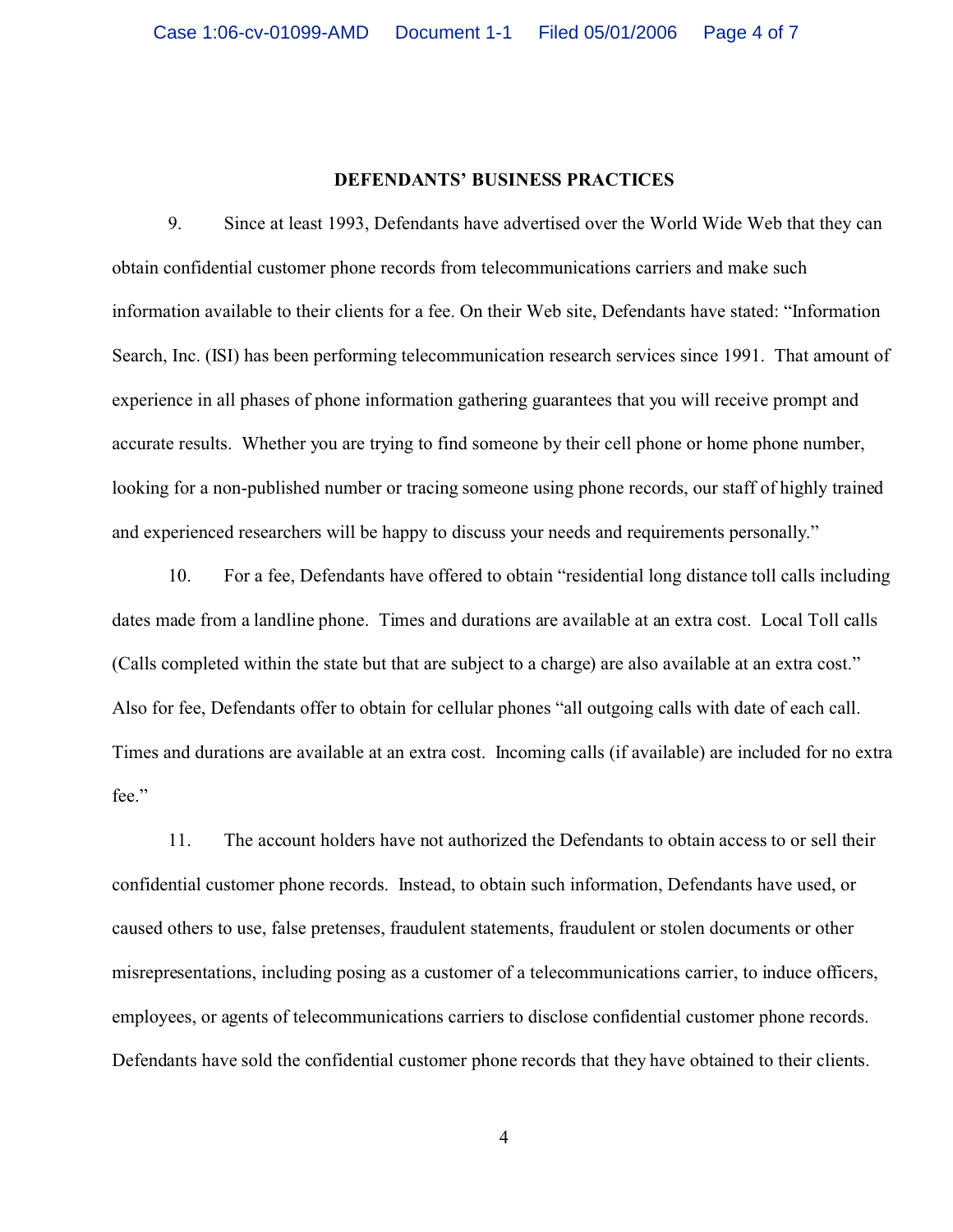12. The invasion of privacy and security resulting from obtaining and selling confidential customer phone records without the consumers' authorization causes substantial harm to consumers and the public, including, but not limited to, endangering the health and safety of consumers. Consumers cannot reasonably avoid these injuries because Defendants' practices are entirely invisible to them. The harm caused by Defendants' unauthorized access to and disclosure of confidential customer phone records is not outweighed by countervailing benefits to consumers or to competition.

#### **DEFENDANTS' VIOLATIONS OF THE FTC ACT**

#### **COUNT ONE**

13. As described in paragraphs 9 through 12, Defendants, directly or through their employees or agents, have obtained and sold to third parties confidential customer phone records without the knowledge or consent of the customer.

14. Defendants' practices in obtaining and selling to third parties confidential customer phone records have caused or are likely to cause substantial injury to consumers that is not reasonably avoidable by consumers and is not outweighed by countervailing benefits to consumers or competition.

15. Therefore, Defendants' practices, as alleged in paragraphs 13 and 14, constitute an unfair practice in violation of Section 5(a) of the FTC Act, 15 U.S.C. § 45(a).

#### **CONSUMER INJURY**

16. Consumers throughout the United States have suffered, or are likely to suffer, substantial injury as a result of the Defendants' unlawful acts and practices. In addition, Defendants have been unjustly enriched as a result of their unlawful acts and practices. Absent injunctive relief by this Court,

5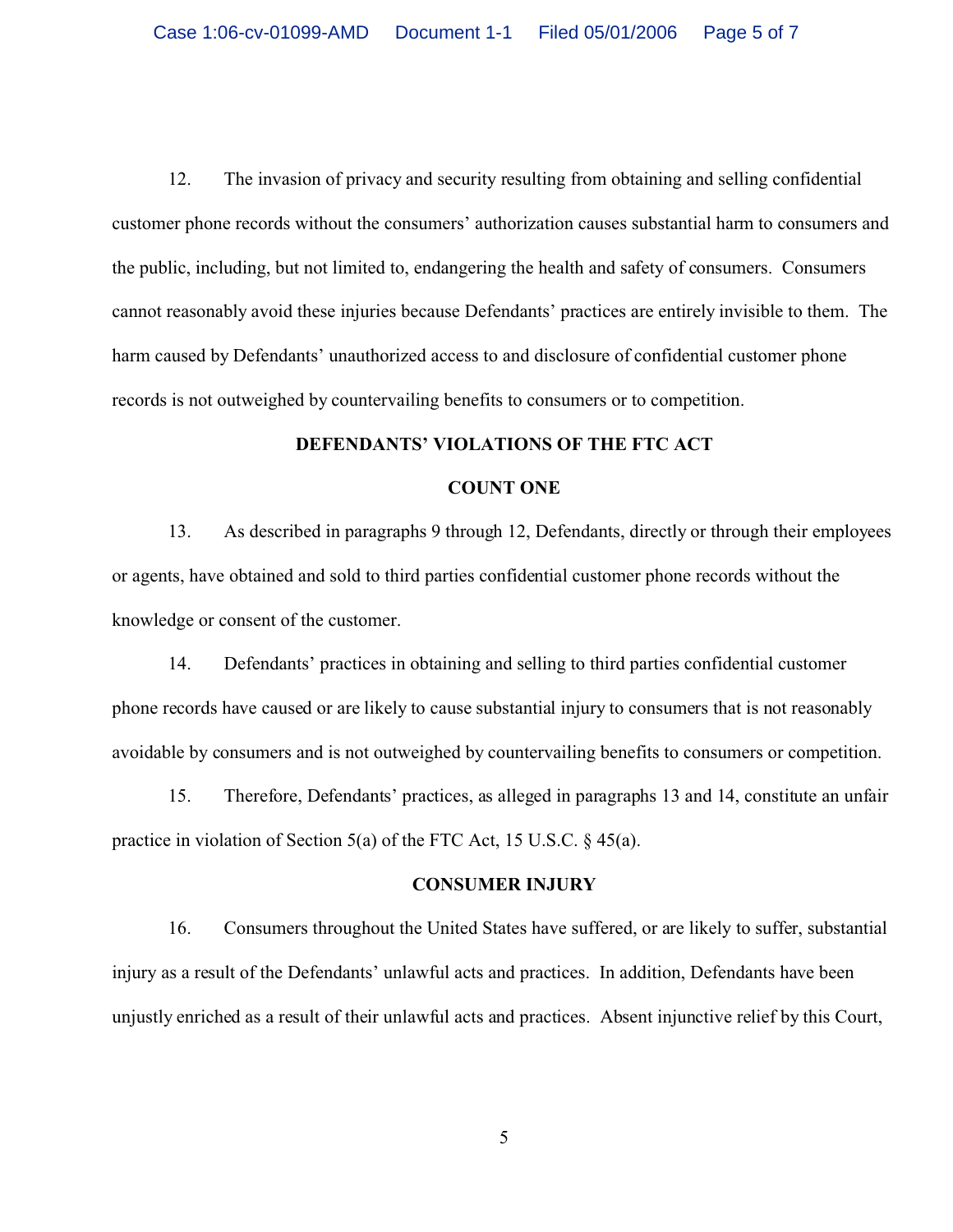Defendants are likely to continue to injure consumers, reap unjust enrichment, and harm the public interest.

## **THIS COURT'S POWER TO GRANT RELIEF**

17. Section 13(b) of the FTC Act, 15 U.S.C. § 53(b), empowers this Court to grant injunctive and other ancillary relief, including rescission of contracts and restitution, and the disgorgement of illgotten gains, to prevent and remedy any violations of any provision of law enforced by the FTC.

### **PRAYER FOR RELIEF**

WHEREFORE, Plaintiff, the Federal Trade Commission, pursuant to Section 13(b) of the FTC Act, 15 U.S.C. § 53(b), and the Court's own equitable powers, requests that this Court:

a. Permanently enjoin Defendants from violating the FTC Act, as alleged herein;

b. Award such equitable relief as the Court finds necessary to redress injury to consumers resulting from Defendants' violations of the FTC Act, including, but not limited to, rescission of contracts and restitution, and disgorgement of ill-gotten gains by Defendants; and